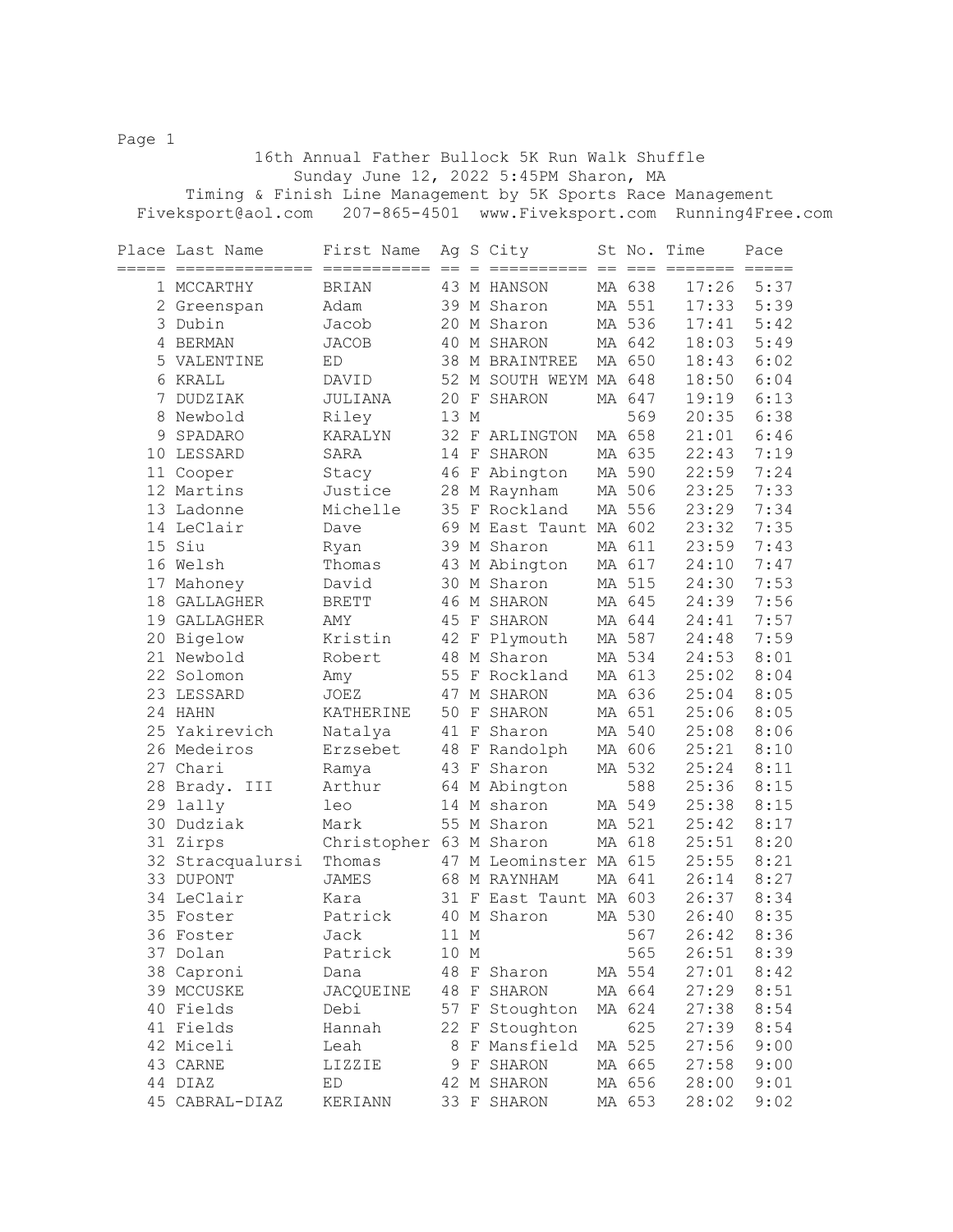| 46 Schuster              | Michael |      | 60 M Sharon            | MA 511 | $28:33$ $9:12$ |  |
|--------------------------|---------|------|------------------------|--------|----------------|--|
| 47 lally                 | iack    | 11 M |                        | 581    | $28:40$ 9:14   |  |
| 48 Switlekowski          | Hanna   |      | 30 F Sharon            | MA 509 | $28:53$ $9:18$ |  |
| 49 Stracqualursi Anthony |         |      | 18 M Stoughton MA 552  |        | $28:55$ $9:19$ |  |
| 50 Dolan                 | Dina    |      | 44 F Marshfield MA 520 |        | $28:57$ 9:19   |  |

Page 2

 16th Annual Father Bullock 5K Run Walk Shuffle Sunday June 12, 2022 5:45PM Sharon, MA Timing & Finish Line Management by 5K Sports Race Management Fiveksport@aol.com 207-865-4501 www.Fiveksport.com Running4Free.com

|          | Place Last Name | First Name      |      |              | Ag S City           |      |        | St No. Time | Pace                |
|----------|-----------------|-----------------|------|--------------|---------------------|------|--------|-------------|---------------------|
| $======$ | ==============  | =======         | $=$  |              | =========           | $==$ | $== =$ | =======     | $=$ $=$ $=$ $=$ $=$ |
|          | 51 Mbuyamba     | Madeleine       | 56   |              | F Bridgewate MA 529 |      |        | 29:01       | 9:21                |
|          | 52 Adams        | Lauren          |      |              | 38 F Halifax        |      | MA 586 | 29:04       | 9:22                |
| 53       | Schuster        | Tyler           | 27 M |              |                     |      | 564    | 29:16       | 9:25                |
|          | 54 Brookes      | Jayan           | 8    | М            |                     |      | 568    | 29:19       | 9:26                |
| 55       | Dozois          | Mary            | 57   | $\mathbf F$  | SHARON              |      | MA 531 | 29:21       | 9:27                |
|          | 56 O'Connor     | Greg            | 72   | М            | Weymouth            |      | MA 607 | 29:23       | 9:28                |
| 57       | Sherman         | Debra           | 59   | $_{\rm F}$   | Sharon              |      | MA 609 | 29:25       | 9:28                |
| 58       | CULLEN          | REV. ROBERT     | 64   |              | M SHARON            |      | MA 637 | 29:29       | 9:30                |
| 59       | BISSANTI        | MASON           | 8    |              | M SHARON            |      | MA 633 | 29:40       | 9:33                |
| 60       | Wang            | Peigi           | 10   |              | M Sharon            |      | MA 543 | 29:42       | 9:34                |
| 61       | KATZ            | BENJAMIN        | 22   |              | M PLAINVIEW         |      | NY 640 | 29:44       | 9:34                |
| 62       | KRAMER          | <b>JOANNA</b>   | 22   | F            | BOSTON              |      | MA 639 | 29:46       | 9:35                |
| 63       | Huang           | Liam            | 9    | $\mathbf M$  |                     |      | 570    | 29:47       | 9:36                |
| 64       | Zhang           | Qingfen         | 43   | $_{\rm F}$   | Sharon              |      | MA 538 | 29:49       | 9:36                |
| 65       | <b>BISSANTI</b> | MICHAEL         | 55   | М            | SHARON              |      | MA 632 | 29:56       | 9:38                |
| 66       | Strandring      | Taylor          | 17   | $\rm F$      | Sharon              |      | MA 626 | 30:00       | 9:40                |
| 67       | Inqus           | Daniel          | 62   |              | M Abington          |      | MA 598 | 30:18       | 9:45                |
| 68       | Dowd            | Michael         | 61   |              | M Sharon            |      | MA 622 | 30:29       | 9:49                |
| 69       | SCHREIBER       | <b>JORDANA</b>  | 42   | $\rm F$      | SHARON              |      | MA 663 | 30:34       | 9:50                |
| 70       | LIAO            | SAM             | 67   |              | M SHARON            |      | MA 628 | 30:43       | 9:54                |
| 71       | Spence          | Gavin           | 8    |              | M Sharon            |      | MA 527 | 30:54       | 9:57                |
|          | 72 Spence       | Jill            | 40   |              | F Sharon            |      | MA 526 | 30:56       | 9:58                |
| 73       | BURRIN          | ZARA            | 7    | F            | SHARON              |      | MA 629 | 31:05       | 10:01               |
| 74       | <b>BURRIN</b>   | LAURA           | 35   | $\mathbf{F}$ | SHARON              |      | MA 657 | 31:08       | 10:02               |
| 75       | Hill            | Nancy           | 63   | $\mathbf F$  | East Bridg MA 557   |      |        | 31:10       | 10:02               |
| 76       | Smith           | Hannah          | 18   | $\mathbf{F}$ | Bridgewate MA 612   |      |        | 31:13       | 10:03               |
| 77       | Lessard         | Anna            | 18   | $\mathbf{F}$ | Sharon              |      | MA 604 | 31:14       | 10:04               |
| 78       | FELDMAN         | <b>MAX</b>      | 8    |              | M SHARON            |      | MA 630 | 31:22       | 10:06               |
| 79       | FELDMAN         | <b>JENNIFER</b> | 39   | $\mathbf F$  | SHARON              |      | MA 631 | 31:25       | 10:07               |
| 80       | Rivers          | Sylvia          | 8    | $_{\rm F}$   |                     |      | 579    | 31:37 10:11 |                     |
| 81       | Rivers          | Travis          | 39   | $M_{\odot}$  |                     |      | 578    | 31:39       | 10:12               |
| 82       | Blumen          | Max             | 10   |              | M Sharon            |      | MA 544 | 32:07       | 10:20               |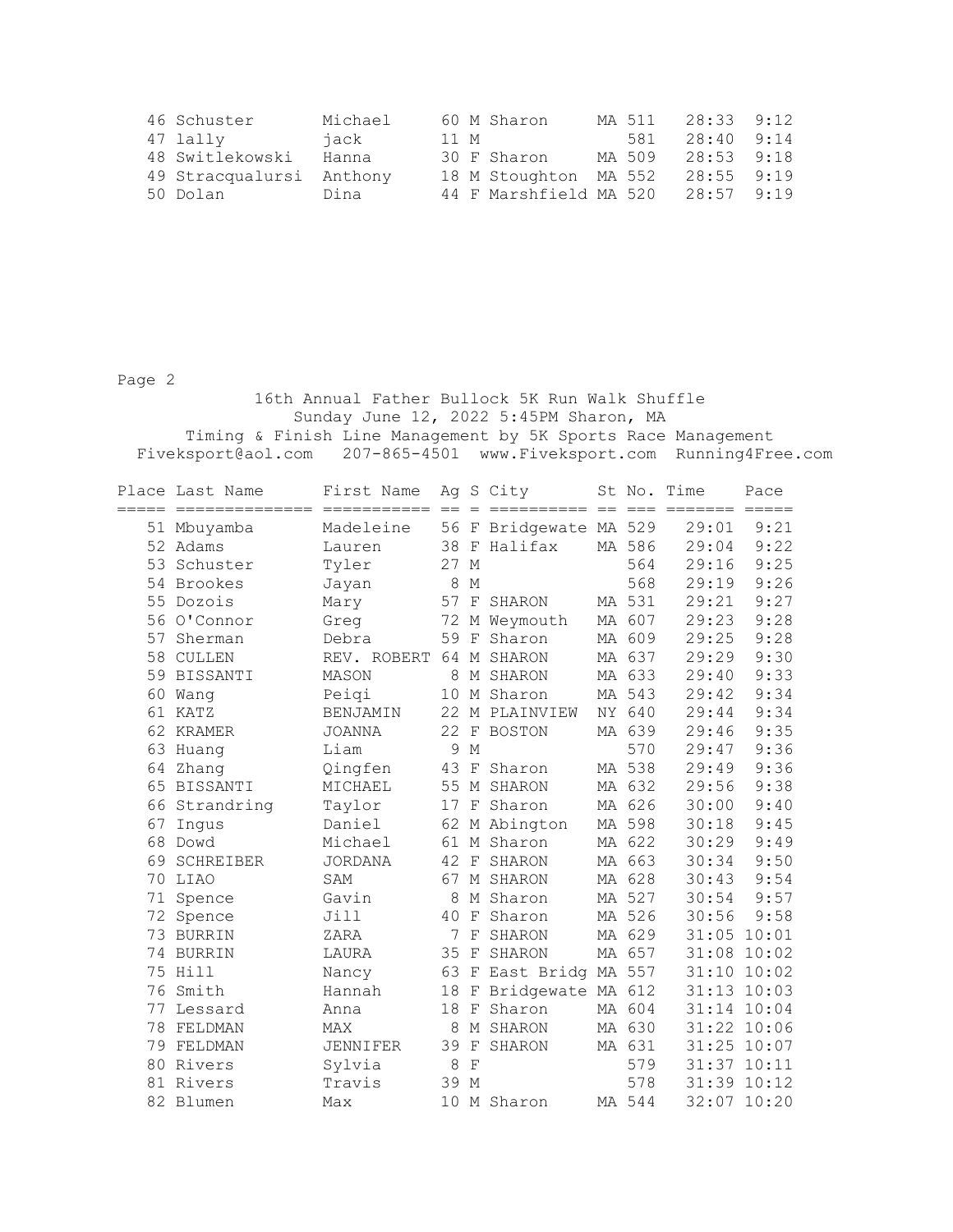| 83 Gustafson | Ellen     |      |     | 65 F Rockland          | MA 596 | $32:23$ $10:26$ |  |
|--------------|-----------|------|-----|------------------------|--------|-----------------|--|
| 84 Dudziak   | Silvia    | 59 F |     |                        | 566    | $32:27$ $10:27$ |  |
| 85 Lovett    | Tobey     |      |     | 47 F Mansfield         | MA 519 | 32:29 10:28     |  |
| 86 Yaffe     | Eric      |      |     | 48 M Malden            | MA 533 | 32:31 10:28     |  |
| 87 Souza     | Paul      |      |     | 62 M Plymouth          | MA 614 | $32:37$ $10:30$ |  |
| 88 Jordan    | Lucy      |      |     | 53 F Quincy            | MA 523 | $32:43$ $10:32$ |  |
| 89 MCCARRON  | CAROLANN  |      |     | 57 F NORTON            | MA 649 | $32:47$ 10:33   |  |
| 90 GREW      | DOMINIC   |      |     | 51 M SHARON            | MA 660 | $33:13$ $10:42$ |  |
| 91 Dubin     | Talia     | 10 F |     |                        | 571    | 33:32 10:48     |  |
| 92 Dubin     | Rachel    |      |     | 45 F SHARON            | MA 541 | 33:37 10:50     |  |
| 93 Lee       | June      |      |     | 38 F Sharon            | MA 550 | 33:53 10:55     |  |
| 94 Ahn       | Roy       |      | 7 M |                        | 583    | 33:56 10:56     |  |
| 95 Driscoll  | Meghan    |      |     | 38 F Weymouth          | MA 623 | 34:25 11:05     |  |
| 96 Ross      | Sabrina   |      |     | 59 F Sharon            | MA 524 | 34:31 11:07     |  |
| 97 Dowd      | Katherine |      |     | 61 F Sharon            | MA 621 | 35:46 11:31     |  |
| 98 Goldrosen | John      |      |     | 72 M Whitman           | MA 595 | 36:00 11:36     |  |
| 99 Everett   | Patricia  |      |     | 69 F West Bridg MA 593 |        | 36:34 11:47     |  |
| 100 Dorizzi  | John      |      |     | 54 M Sharon            | MA 508 | 36:42 11:49     |  |

Page 3

 16th Annual Father Bullock 5K Run Walk Shuffle Sunday June 12, 2022 5:45PM Sharon, MA Timing & Finish Line Management by 5K Sports Race Management Fiveksport@aol.com 207-865-4501 www.Fiveksport.com Running4Free.com

| Place Last Name | First Name |      |              | Ag S City              |        | St No. Time     | Pace |
|-----------------|------------|------|--------------|------------------------|--------|-----------------|------|
| ==============  |            |      |              |                        |        |                 |      |
| 101 Ahn         | Natalie    | 11 F |              |                        | 582    | 36:45 11:50     |      |
| 102 Ahn         | Phil       |      |              | 38 M SHARON            | MA 535 | 36:51 11:52     |      |
| 103 Lozan       | Mike       | 77   |              | M Weymouth             | MA 503 | $37:56$ $12:13$ |      |
| 104 Katz        | Edward     |      |              | 37 M Sharon            | MA 539 | 38:00 12:14     |      |
| 105 BRUNS       | ERIC       |      |              | 76 M WATERTOWN         | MA 655 | 38:31 12:24     |      |
| 106 PIERCE      | INGRID     | 44 F |              | NEWTON                 | MA 654 | 38:33 12:25     |      |
| 107 Abdulali    | Nuriyah    |      |              | 12 F Sharon            | MA 545 | 38:41 12:27     |      |
| 108 GREENSPAN   | JOE        |      |              | 69 M SHARON            | MA 646 | 38:49 12:30     |      |
| 109 BINNS       | ROBERT     |      |              | 62 M SHARON            | MA 659 | 39:00 12:34     |      |
| 110 Rivers      | Meredith   |      | 7 F          |                        | 580    | 40:23 13:00     |      |
| 111 rivers      | marigny    |      |              | 36 F Sharon            | MA 548 | $40:25$ 13:01   |      |
| 112 Everett     | Paul       |      |              | 70 M West Bridg MA 594 |        | 40:42 13:06     |      |
| 113 Boynes      | Brady      |      | 7 M          |                        | 577    | $41:17$ $13:18$ |      |
| 114 Nillni      | Yael       | 40   |              | F Sharon               | MA 547 | 41:18 13:18     |      |
| 115 Coveney     | Caitlin    | 29   |              | F South Weym MA 522    |        | $41:25$ $13:20$ |      |
| 116 Meral       | Idil       | 9    | $\mathbf{F}$ |                        | 573    | $41:32$ $13:22$ |      |
| 117 Meral       | Merve      | 44 F |              | Sharon                 | MA 542 | 41:35 13:23     |      |
| 118 Knapp       | Betsy      |      |              | 77 F North Weym MA 601 |        | 43:03 13:52     |      |
| 119 Meral       | Derin      |      | 6 M          |                        | 574    | 47:50 15:24     |      |